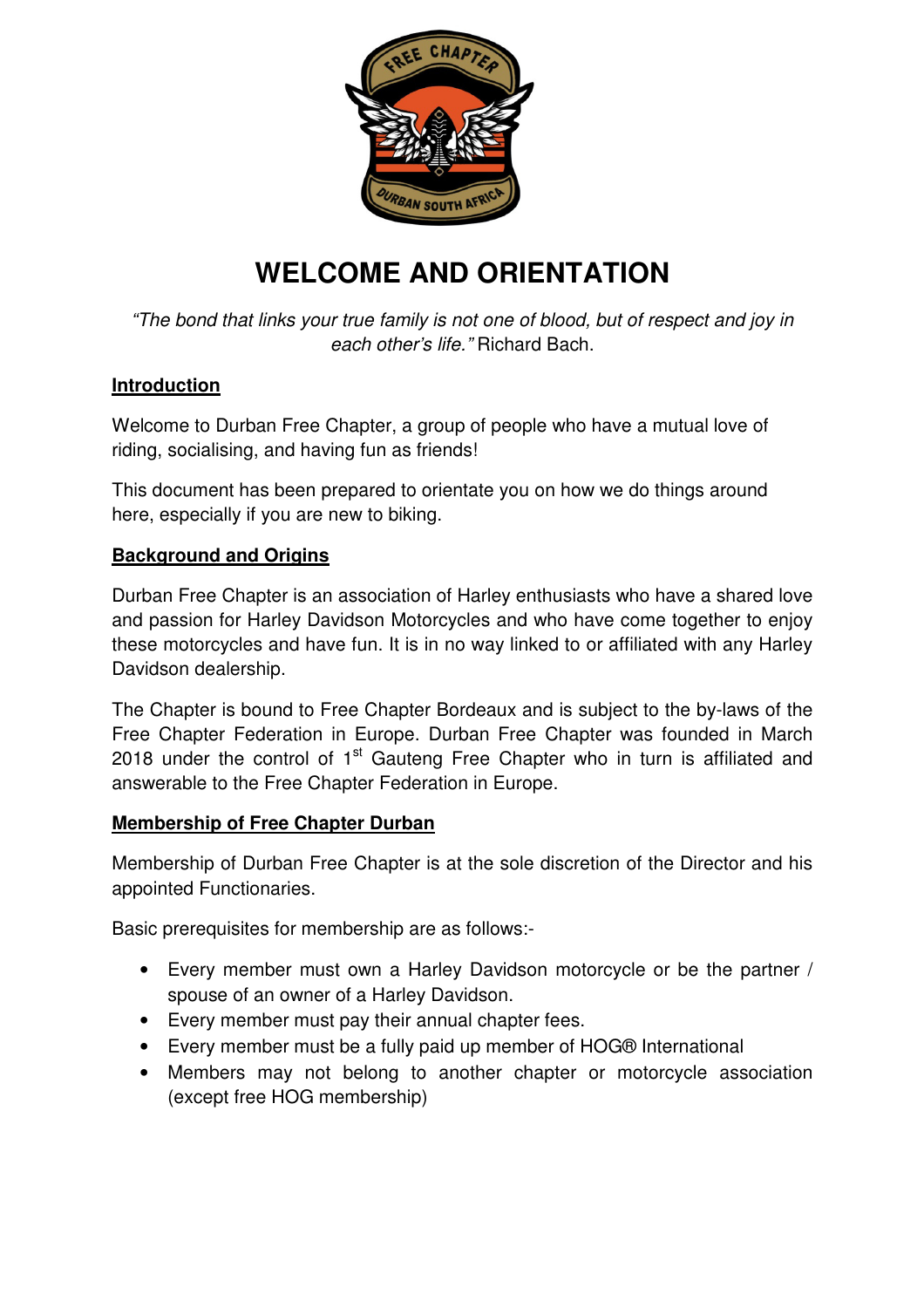#### **Conduct of members**

Durban Free Chapter is founded on an unequivocal principle of LOVE and RESPECT for fellow members. It is therefore an absolute requirement that all members treat one another as such. We have come together because we love Harleys and we want to have fun together while riding them. This cannot be achieved if members do not respect one another.

The following points are requirements of all members:-

- 1. After completion of Prospect status and approval by the Director, Chapter "colours" will be issued to the member. "Colours" remain the property of Durban Free Chapter and should a member leave for whatever reason, these patches are to be returned and the member will receive a refund.
- 2. Positioning of patches is to be uniform refer to the "colours" of any Founder Member.
- 3. Members wearing Free Chapter colours are essentially acting as ambassadors for Durban Free Chapter and this should be borne in mind as far as conduct is concerned, particularly in public places. The chapter will not tolerate unruly and unlawful behaviour while a member wears our "colours".
- 4. Members are expected to treat their "colours" with respect.
- 5. Finally members are to demonstrate some level of commitment by attending at least one breakfast run per month.
- 6. Members are encouraged to voice their concerns, air their views and ask questions at all open Chapter meetings held monthly. This should be done with respect and consideration to all members.

#### **Compulsory requirements of members**

There are very few rules and regulations but we do expect our members to comply with the following compulsory events and conditions:-

- Chapter meetings are compulsory.
- Our Chapter Birthday Bash is compulsory.
- Members are required to wear their colours at all official functions such as breakfast runs, rallies, dine and dosses, when visiting Harley dealerships, etc.

#### **Process to become a member**

- 1. Prospective members are required to complete our application form and pay the applicable registration fee.
- 2. Upon review of the application by the Director and/or his designated functionaries, the prospective member may be issued a "Prospect" patch. Usually at a Chapter meeting.